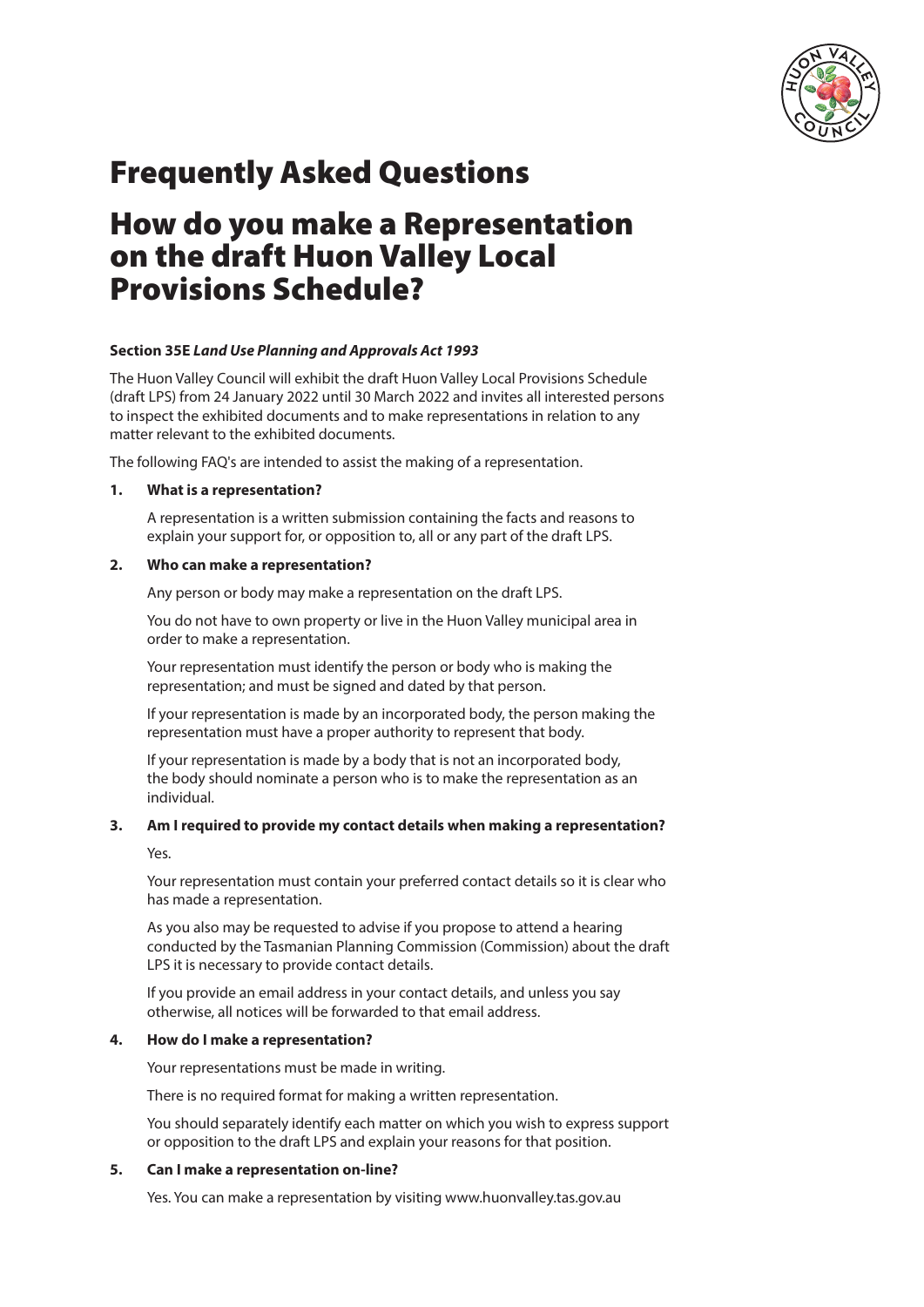### **6. What can I say in my representation?**

You may make a representation in relation to content and merits of the draft Huon Valley Local Provisions Schedule as contained in the written instrument and the zone and overlay maps.

Your representation may include whether —

- (a) a provision of the draft LPS is inconsistent with a provision of the State Planning Provisions (SPPs); or
- (b) the draft LPS should, or should not, apply a provision of the SPPs to an area of land; or
- (c) the draft LPS should, or should not, contain a provision in the nature of a Particular Purpose Zone, a Specific Area Plan, or a Site Specific Qualification that will add to, modify or substitute for the State Planning Provisions as they apply to land or part of land within the Huon Valley municipal area.

Any matter in your representation that does not relate to the content or merit of the draft LPS will not be taken to be part of your representation.

You cannot make a representation in relation to a report that is included with the exhibition material as a reference or supporting document for the draft LPS.

# **7. Can I make a representation in relation to the State Planning Provisions (SPPs)?**

No.

The SPPs were approved made by the Minister for Planning in February 2017 following a separate period of public exhibition and subsequent hearings. The LPS process does not permit the SPPs to be reassessed or reviewed.

You cannot make a representation to the effect that the content of a provision of the SPPs should be altered.

Any matter contained in your representation that relates to the content of a provision of the SPPs will not be taken to be part of your representation.

# **8. Can the Council help me prepare my representation?**

Council officers can assist you to understand the draft LPS and can provide advice on the requirements for making a representation.

However, the planning authority must not provide you with any advice in regard to the merit or otherwise of any concern or enquiry you may have in relation to the content of the draft LPS during the exhibition period.

# **9. What will happen to my representation?**

At the end of the exhibition period the planning authority must consider each matter in each representation received during the exhibition period.

The planning authority must provide a copy of your representation to the Commission.

The planning authority must also provide the Commission with a report in which it must state its opinion on the relevance and merit of your representation, and must indicate to the Commission whether it considers the draft LPS should be modified to take account of the matters contained in your representation.

# **10. What will the Commission do with my representation?**

The Commission must make an independent assessment in regard to the content, merit and compliance of the draft LPS following receipt of the planning authority's report on the outcomes from the exhibition period.

The Commission must hold a hearing in relation to your representation, unless —

(a) you have indicated support for and no opposition to any aspect of the draft LPS;